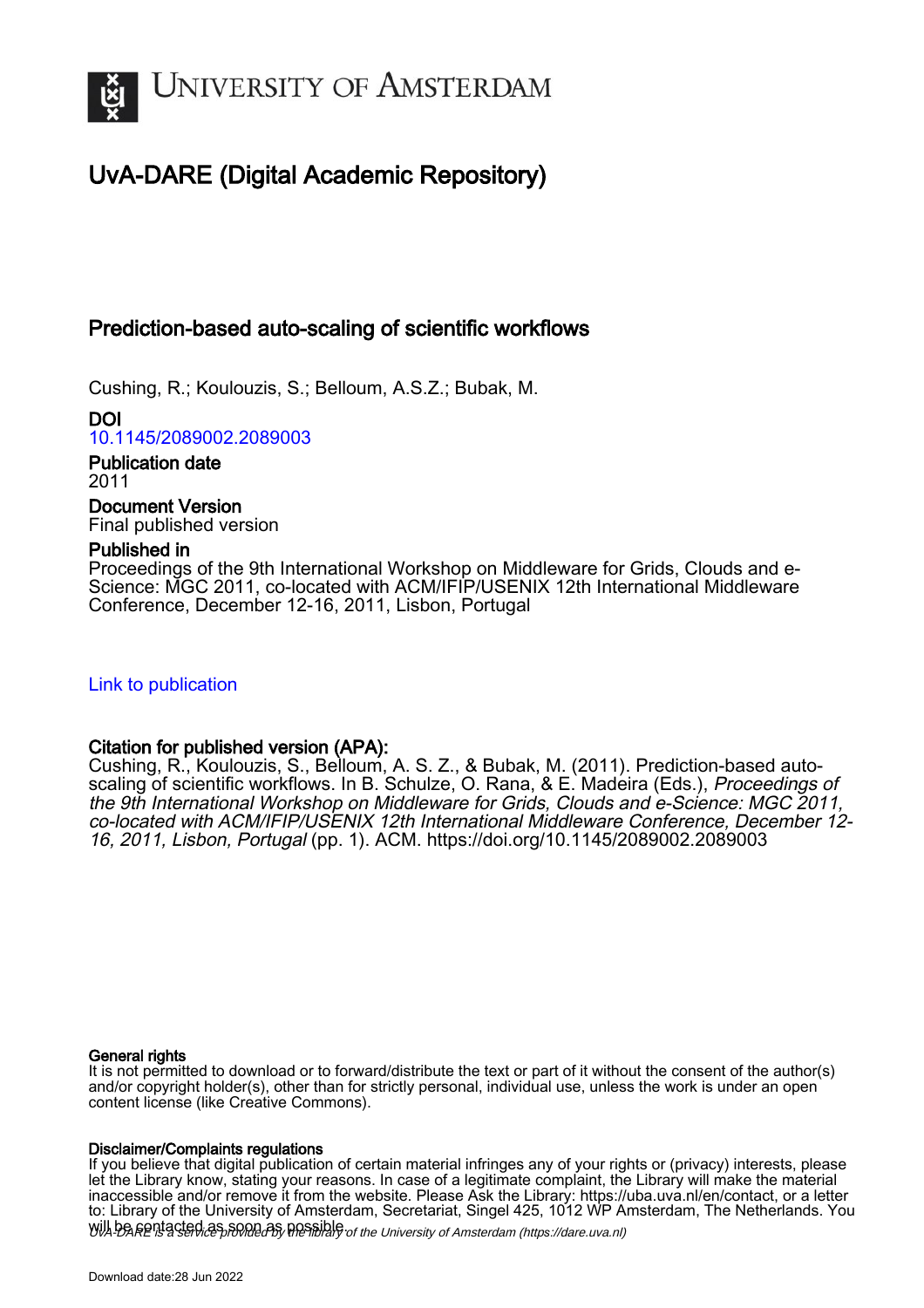# **Prediction-based Auto-scaling of Scientific Workflows**

Reginald Cushing Informatics Institute University of Amsterdam R.S.Cushing@uva.nl

Spiros Koulouzis Informatics Institute University of Amsterdam S.Koulouzis@uva.nl

Marian Bubak Informatics Institute University of Amsterdam and AGH Krakow M.T.Bubak@uva.nl

Adam S. Z. Belloum Informatics Institute University of Amsterdam A.S.Z.Belloum@uva.nl

# ABSTRACT

In this paper we propose a novel method for auto-scaling data-centric workflow tasks. Scaling is achieved through a prediction mechanism where the input data load on each task within a workflow is used to compute the estimated task execution time. Through load prediction, the framework can take informed decisions on scaling multiple workflow tasks independently to improve overall throughput and reduce workflow bottlenecks. This method was implemented in the WS-VLAM workflow system and with an image analyses workflow we show that this technique achieves faster data processing rates and reduces overall workflow makespan.

#### Keywords

workflows, dataflow, auto-scaling, replication, messaging, message pipeline

# 1. INTRODUCTION

Scientific Workflow Management Systems (SWMS) have emerged as ubiquitous tools for eScience applications. Such tools aid scientists to compose complex scientific experiments that can be scheduled and executed on distributed systems such as grids and cloud e-infrastructures. As eScience is increasingly becoming data-centric, SWMS tools are nowadays faced with challenges as how to deal with massive datasets such as data processing and data transport. This shift towards data in eScience has given rise to the fourth paradigm in scientific discoveries [8] where it is envisioned that data analyses will play a central role in future discoveries. Tools such as SWMSs can play a vital role in accelerating discoveries by providing means for coordination of data-centric workflows where computation can automatically scale to meet the data demands.

Auto-scaling deals with automatically replicating tasks within a workflow as a means to speedup data process-

*MGC'2011,* December 12th, 2011, Lisbon, Portugal.

Copyright 2011 ACM 978-1-4503-1068-0/11/12 ...\$10.00.

ing rates. Workflows are commonly described as Directed Acyclic Graphs (DAG) where vertices represent computation tasks while edges represent dependencies between tasks. In SWMSs such as WS-VLAM [9], tasks also include a list of input and output data ports which, apart from the data dependency, also describe data channels between tasks. Tasks within a data-centric scientific workflow are often data dependent on each other where each task can, potentially, be a data intensive task. Managing multiple data-intensive tasks in SWMS poses a coordination challenge since the progress of the whole workflow is easily hampered by the slowest task. Data-centric tasks follow a pattern of consuming data chunks, processing the data and output results. This cycle is repetitive and the amount of data chunks that need to be processed directly influences the execution time of the task. A prediction engine for each task can infer the load on a task by monitoring the queued data chunks for a given task and computing the estimated execution time using heuristics from previous data processing times. Having a high load on a task, a coordinator can decide to replicate the task and partition the data chunks amongst them thus reducing the apparent load since data is consumed at a higher rate. Within scientific workflows, where each task is subjected to this prediction engine, each task can independently scale to accelerate its consumption rate and match its predecessor's data production rate thus maintaining a steady flow of data through the workflow.

A common pattern in scientific applications for achieving higher throughput by partitioning data amongst identical tasks is using a master/slave model [11]. In such a model, a master coordinator is responsible for disseminating data chunks to all slaves. This approach does not usually consider auto-scaling the amount of slaves and most often relies on over-provisioning resources by, greedily, initiating as many salves as possible. Such an approach is not well suited for scientific workflows since each task can possibly hog all the available resources by initiating many slaves and hence starve the rest of the workflow which will impede its progression.

In this paper we describe a new method for independently auto-scaling data-centric workflow tasks using a predictionbased approach, its implementation is called Datafluo. Size of queued data awaiting to be processed is used as an indicator for the task load. The role of the SWMS is to reduce each task load by replicating tasks so as to maintain workflow progression and reduce overall makespan. We also shows how

Permission to make digital or hard copies of all or part of this work for personal or classroom use is granted without fee provided that copies are not made or distributed for profit or commercial advantage and that copies bear this notice and the full citation on the first page. To copy otherwise, to republish, to post on servers or to redistribute to lists, requires prior specific permission and/or a fee.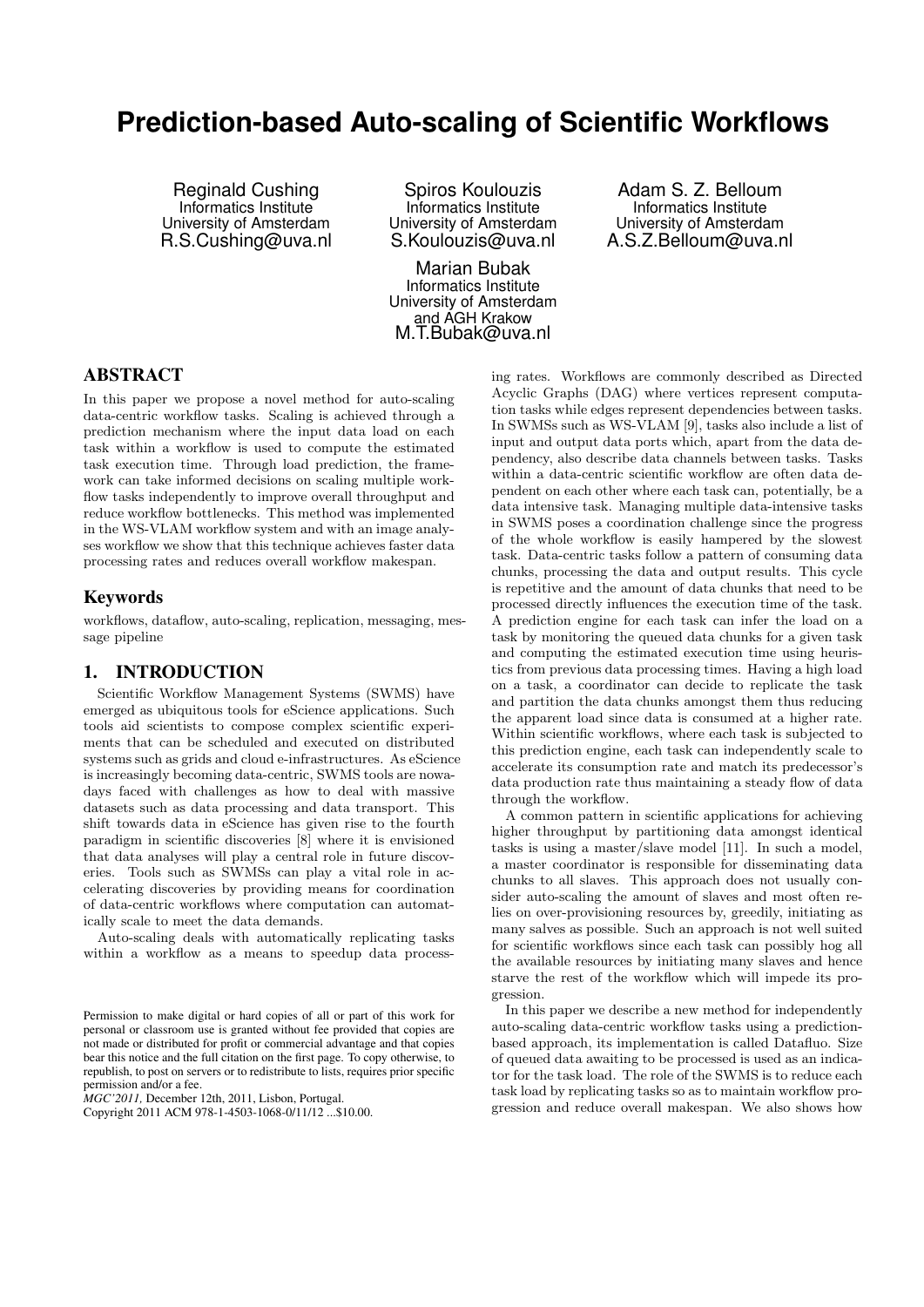scientific logic can be abstracted from the underlying distributed architecture intricacies such as communication and data transport through a method of task harnessing.

The paper is organized as follows: section 2 is an overview of work related to our contribution. Section 3 describes the model of computation for orchestrating workflows and achieving auto-scaling. Section 4 describes the implementation of the Datafluo architecture. Section 5 evaluates the architecture using a typical scientific workflow. Section 6 discusses future work and concludes.

#### 2. RELATED WORK

Our work on auto-scaling is closely related to the master/ slave patterns which are commonly used within the scientific community to scale up parameter study type applications. MapReduce [6, 3] is a recent popular programming models that follows the master/slave approach. In a typical master/slave execution pattern, a master program acts as the coordinator for a set of slaves by assigning work to them. In this case MapReduce works in a push model whereby a master coordinates the whole execution of its slaves by disseminating work chunks to slave nodes. This entails that the master needs to keep track of the work chunk distribution. Optimizations of this model includes better scheduling of data chunks to heterogeneous resources [15] where the size of the data chunks assigned to a node is proportional to the node performance.

Combining the MapReduce model within a scientific workflow engine has been done in Kepler [16] which represents the mapping and reduce functions as separate tasks within a workflow. In [16], Hadoop is integrated with Kepler hence the work dissemination back-end still depends on a master coordinator to manage a set of slaves. In [5] a MapReduce high performance workflow system for GIS is proposed. This system estimates the number of resources needed to perform a particular distributed execution by simulation using userdefined estimated task execution.

For handling better task manageability during runtime, tasks are commonly submitted to grids using late binding mechanisms. In late binding, pilot jobs such as Condor Glideins [12] are submitted as place holders instead of the actual job or user-overlay systems like GANGA/DIANE [11] are applied. Once the place holder is executed on a node, the actual job is pulled into the node for execution. This late binding technique circumvents scheduling queueing waiting time. Pilot job mechanisms lack thorough task management such as abstracting the scientific logic from the underlying communication and data transport complexities.

#### 3. MODEL OF TASK AUTO-SCALING

Auto-scaling targets workflows that are represented as DAGs with vertices representing tasks. Tasks, in turn, have a list of its input and output ports. Edges in the DAG represent data communication channels and thus, the data dependency between tasks.

We model a workflow  $W$  as a set of interdependent dataflow tasks  $\{t_1, t_2, ..., t_n\}$  which are matched to the set of resources R. Tasks are represented as tuples

$$
id, st, IP, OP, PT, DT, IC, OC >
$$

where  $id$  is the task id,  $st$  is the allocated computing slot time for a given task,  $IP$  is the set of input ports,  $OP$  is

the set of output ports,  $PT$  is the set of tasks that precede task  $t_{id}$  where  $PT \subset W$ ,  $DT$  is the set of dependent tasks that follow task  $t_{id}$  where  $DT \subset W$ . IC is the set of input data channels between output ports of tasks in set  $PT$  to input ports for task  $t_{id}$ . Similarly, OC is the set of output data channels between output ports for task  $t_{id}$  to input ports of tasks in DT. Ports consume and produce a set of messages  $\{m_1, m_2, ..., m_n\}$ , messages are consumed and produced sequentially. The dataflow model dictates that a task  $t_k$  will only be matched to a resource in R when, for each input port  $IP_{t_k}$ , the first message  $m_1$  is delivered.

Auto-scaling is achieved by monitoring messages between tasks, the auto-scaling module can deduce which tasks are overloaded by predicting the completion time. Given a task  $t_k$ , replication can be applied by monitoring a designated port  $ip_{t_k} \in IP_{t_k}$ . The first step in auto-scaling is to keep track of the data processing rate of  $t_k$  on a node  $r_j \in R$ .  $M_{ip.t_k}$  is the set of messages for the designated port  $ip_{t_k}$ .  $C_{ip.t_k} \subset M_{ip.t_k}$  is the set of messages already consumed by  $ip_{t_k}$  where the current message being processed is also part of this set.  $Q_{ip.t_k} \subset M_{ip.t_k}$  is the set of messages yet to be consumed by  $ip_{t_k}$ . The function  $time_{ip.t_k}(m_j)$  records the time a message has been delivered to input port  $ip_{t_k}$ . The processing time of a message is defined as the interval time recorded between successive messages thus  $mit_{ip.t_k}(m_{l-1}, m_l) =$  $time_{ip.t_k}(m_l) - time_{ip.t_k}(m_{l-1})$ .  $size(m_k)$  represents the data size of  $m_k$  thus the actual data size of the set M,  $size(M) = \sum_{j=1}^{n} size(m_j)$ . Since messages can have different data sizes, auto-scaling module needs to calculate the data processing rate. This is done on every message being consumed by a port and is defined as:

$$
proc(ip_{t_k}) = \frac{size(C_{ip.t_k})}{\sum_{j=2}^{n} mit_{ip.t_k}(m_{j-1}, m_j)}, \ n = |C_{ip.t_k}|.
$$
 (1)

Equation 1 calculates the data processing rate in bytes per second and this includes also the overhead of delivering a message, the overhead to start processing the next message, and depending on the implementation of the task, the calculation, would typically include the time for producing messages on output ports as a response to processing input messages. Equation 2 calculates the expected time for completion.

$$
pred(ip_{t_k}) = size(Q_{ip.t_k}) \times proc(ip_{t_k}). \tag{2}
$$

The prediction is calculated on every consumed message and is averaged out with the last calculated prediction to smooth out large spikes in the prediction graph. Task  $t_k$ is said to be overloaded if for the designated port  $ip_{t_k}$ ,  $pred(ip_{t_k}) > t_k^{st}$  alternatively,  $t_k^{st}$  could be substituted by a user-defined threshold. A simple calculation of the needed number of clones to reduce the completion time below  $t^{st}$  is

$$
repl(t_k) = \frac{pred(ip_{t_k})}{t_k^{st}}.\tag{3}
$$

Equation 3 assumes that all messages have approximately the same size which may not always be the case thus another solution is to factor in the standard deviation from the mean message size such that

$$
corr(Q_{ip.t_k}) = 1 - \frac{mean(Q_{ip.t_k}) - std(Q_{ip.t_k})}{mean(Q_{ip.t_k})}.
$$
 (4)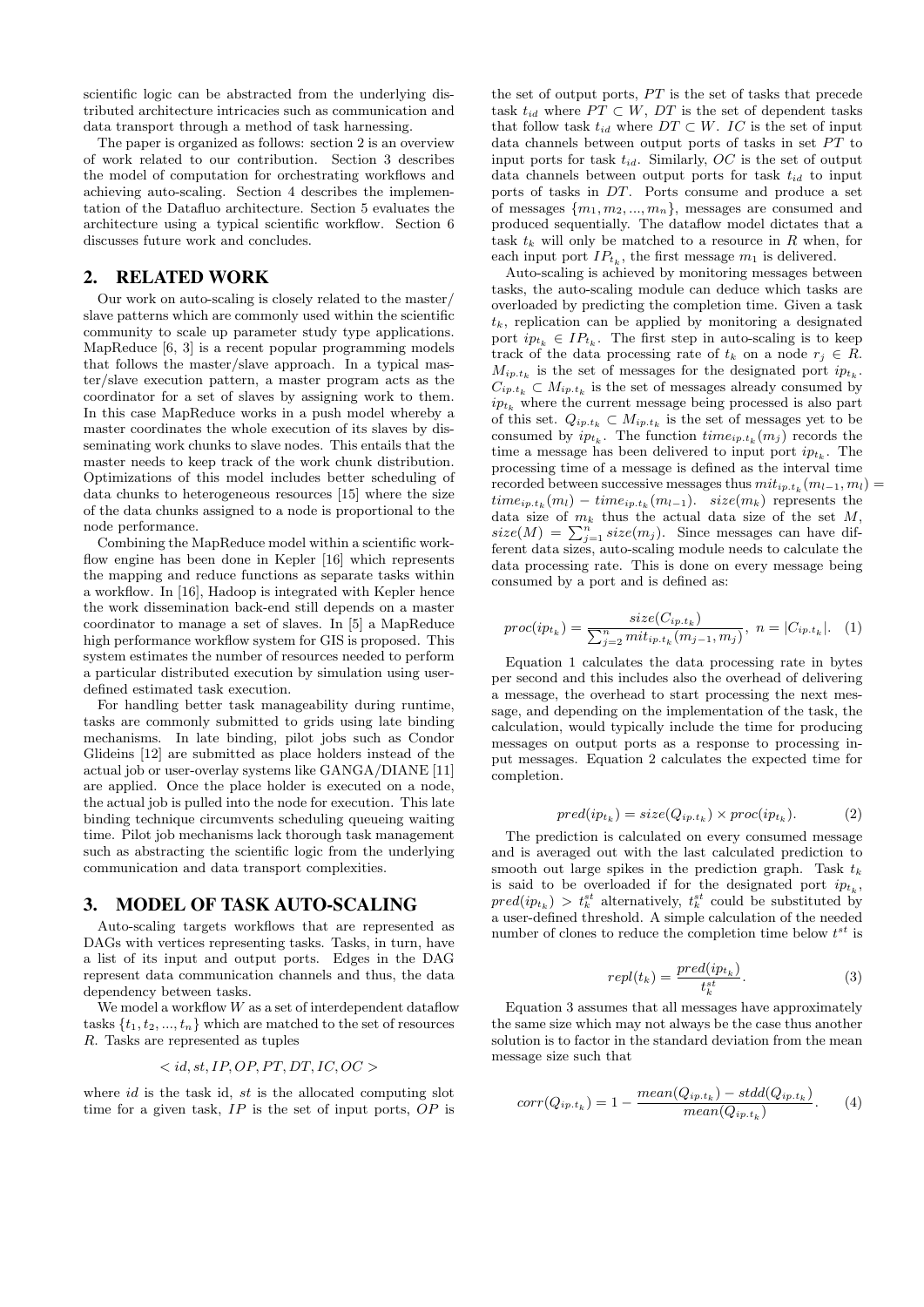The final number of clone to be initiated can then be calculated as  $ceil(repl(t_k) \times corr(Q_{ip,t_k}))$ . The greater the message size standard deviation the less clones are initiated. Large standard deviation results in messages having drastic variation in their data sizes and can lead to over-provisioning resources through inaccurate clone number calculation.

Another source of variation in the number of clone calculation is the fact that the prediction is based on some resource with its own characteristics CPU power and memory capacity. Since resources in distributed systems are intrinsically heterogeneous, the time to process messages on one resources might not be the same as on other resources. This may lead to over-provisioning when clone number estimation is done on a relatively slow resource.

To cater for over-provisioning, clones are scheduled in bursts. When a burst of clones is scheduled, auto-scaling continues predicting the estimated completion time which would now include the data processing of all instances of the replicated task. If the task is still overloaded more bursts are scheduled until the load is reduced within the acceptable limit.

# 4. IMPLEMENTATION OF AUTO-SCALING

#### 4.1 Architecture of the Datafluo System

Figure 1 depicts a high-level overview of the Datafluo system architecture. The system is composed of a set of loosely coupled modules bound by a central messaging backend. The Datafluo system implements a two-step scheduling strategy. The Datafluo enactment engine represents the toplevel scheduler which models the workflow task data dependencies. The enactment engine deals with tasks at an abstract level and merely marks tasks as runnable when their dependencies are met. The bottom-level scheduler deals with scheduling tasks on a set of resources thus its main role is matchmaking. The central module in the whole system is the messaging back-end which binds all the modules together.



Figure 1: Loosely coupled Datafluo system modules revolving around a core messaging module

The Datafluo enactment engine is the entry point into the system. It accepts a WS-VLAM [10] DAG workflow generated by a workflow composer. At this stage the workflow is interpreted and a dataflow object representation is generated.

When a task is made runnable (i.e. all input ports have data) it is passed to the bottom-level scheduler for matching to a resource. The architecture allows for different schedulers to be implemented. Default schedulers are round-robin which circularly matches tasks to resources and therefore achieves load balancing between resources, bucket scheduler which orders resources by the amount of slots available and fills up the resources consecutively starting from the largest resource thus achieving locality between tasks, *cloud* scheduler which takes into consideration a budget for running a workflow and elastically expands the resource pool R by calling an interface to cloud resources [14] for on-demand cluster creation to accommodate more tasks.

#### 4.2 Data Queueing

The message queues play a pivotal role in the whole architecture. Most importantly message queues allows intertask communication over computing infrastructure domains which, most often, have restricted Internet access. Intermediate messages allow tasks to exploit fine concurrency between dependent tasks. As with message streams, the granularity of concurrency depends on the task logic and how often messages are produced and consumed. A one-to-one mapping exists between the set of task input/output ports (IP, OP) and message queues. The message queues provide a persistent means of communication between tasks which in turn decouples task execution in time and hence eliminates the need to co-allocate resources. Co-allocations is known to degrade the system due to increased task waiting times [7, 13]. As depicted in Figure 1, the message queuing also allows for modules such as the message router and the enactment engine to spoof on the messages being transmitted. Based on the message routing, the enactment engine can infer which tasks have data on their ports and thus can make tasks runnable.



Figure 2: Queue setup strategy for achieving autoscaling. Parent non partition-able data queues have associated shadow queues which enable clones to retrieve the whole input message set any time. Input ports also have a reserve port which is used by the fault tolerance subsystem to replay the last message in case the task is re-submitted.

Figure 2 depicts the queuing strategies that supports cloning tasks. Cloning is the procedure of replicating a task by the scaling subsystem. The parent task is responsible for managing its own clone farm which means that the Datafluo enactment engine has no knowledge of replication taking place. This preserves the original workflow semantics. Port 1 of the parent task is the designated port for which auto-scaling will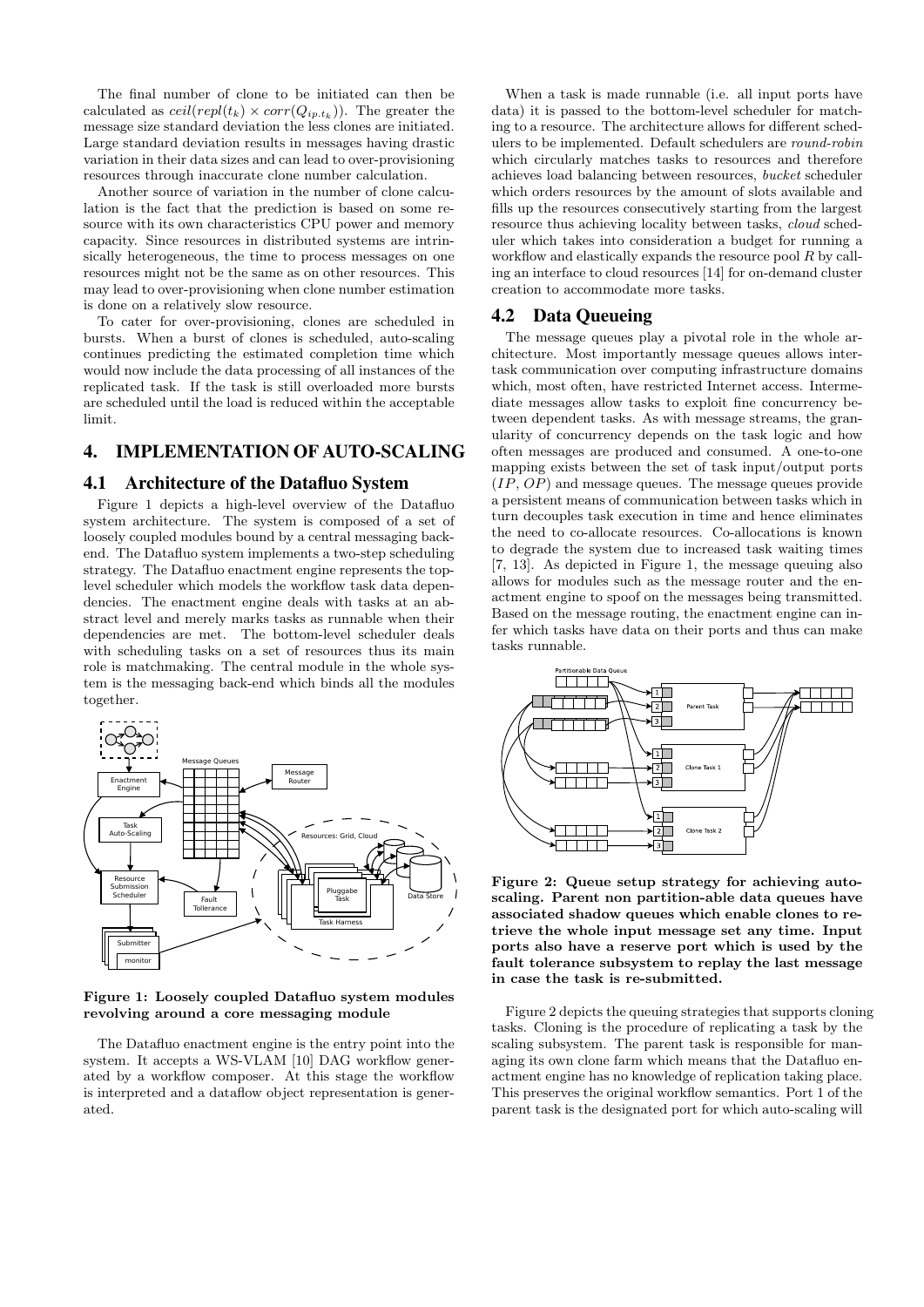

Figure 3: Harness setup for a task with 2 input ports and 1 output port

perform prediction and replication. All instances of the same task will share the designated port and thus the data is partitioned amongst all clones. Ports 2 and 3 are not partitioned amongst clones. This is due to the complexity and ambiguity of how to partition multiple ports amongst a set of clones. The system guarantees that for any non-designated input ports, all clones have the same input message set therefore in Figure 2 the input message sets  $M_{ip_2}$  and  $M_{ip_3}$  are identical to the parent and clones. This is achieved through shadow queues on the central message exchange. A shadow queue acts as a buffer for the set of messages consumed by the parent. Clone input ports are attached to the shadow queues instead of the standard queues. All clones share the same output ports with the parent. By default no ordering is done on the message output queues hence messages are delivered out of order. Ordering is an expensive routine and can be achieved through the message sequence numbers.

#### 4.3 Task Harnessing

The unit of submission is a task harness. The main goals of the task harness are: it allows task late binding by dynamically plugging tasks and abstracts the underlying data management and communication from the core scientific logic. The task harness is responsible for retrieving messages from the queues, interpreting the protocol used in the reference, loading the necessary communication libraries, retrieving the actual data from reliable storages, and pushing the data up to the task. On data output, the harness locates the closest data store from a list of stores, puts the data on the server and queues a message indicating the reference to the stored data.

The task harness architecture is based on plug-in model whereby the task and communication are dynamically loadable modules. The core of the harness is the data management fabric which binds loadable communication libraries to the task input/output ports through a system of queues. As shown in figure 3, these internal queues decouple the scientific logic from the underlying communication mechanisms. On starting the harness, the configuration is loaded which allows task late binding since it is only at this point that a task is assigned to a harness. On loading a task  $t_k$ , the harness sets up internal data queues for each task port in  $IP_{tk} \cup OP_{t_k}$ . Messages containing referenced data are handled by the harness by dynamically loading the appropriate protocol library, such as GridFTP, for retrieving the actual data. The communication library responds by pushing the data onto its internal queue (shown in the bottom

part of Figure 3). The harness will then route the data from the communication queue to the relevant task input queue. Data output by the task happens in reverse order. When data is available on the tasks' internal output queue, the harness picks up the data, it then locates the closest data server from a list of servers, loads the required communication libraries and pushes the data to communication queue. The communication module picks up the data and sends it to the data server. The harness will then construct a message with the endpoint reference of the newly created data and sends it to the central message queue which is then routed to other tasks in the workflow.

Since communication in distributed environments can be quite restrictive due to security policies, the Datafluo system relies on a pull model whereby tasks initiate all communication. A pull model is the best guarantee that tasks can establish communication. The task harnesses poll the server for new messages. Polling implements an exponential backoff when no new messages are retrieved. When no messages are retrieved the polling interval is increased up until a fixed threshold or until a new message is retrieved. This reduces the load on the messaging back-end by not overwhelming the server with too many unnecessary requests.

## 5. EVALUATION

Figure 4 shows an example application using  $Octave<sup>1</sup> [2]$ aimed at illustrating the task level scaling implemented in the Datafluo system. The workflow has two starting points one being the DirectoryReader which, as the name suggests, reads images from a directory. The second starting task is the Parameter task. This task acts as a parametric engine which supplies parameters to the *Histogram* task. The Normalize task normalises RGB images. The tasks Converter2 and Converter1 convert images into different colour spaces. Histogram calculates the euclidean distance between the two new colour space histograms. At the end of the workflow the results are collected by Results while intermediate images are collected by *ImageCollector*. The core tasks of the workflow i.e. Normalize, Converter2, Converter1, and Histogram are embarrassingly parallel in nature. These tasks have no casual dependency between messages on the same port and therefore are ideal for a driving test case to test our Datafluo scaling systems.



Figure 4: An Octave image processing workflow. The workflow converts images into two different colour spaces and calculates the histogram difference between the two new colour spaces. The parameter setting for the Histogram is the histogram bin size.

 ${}^{1}$ GNU Octave is a language intended for numerical computations which is very similar to Matlab.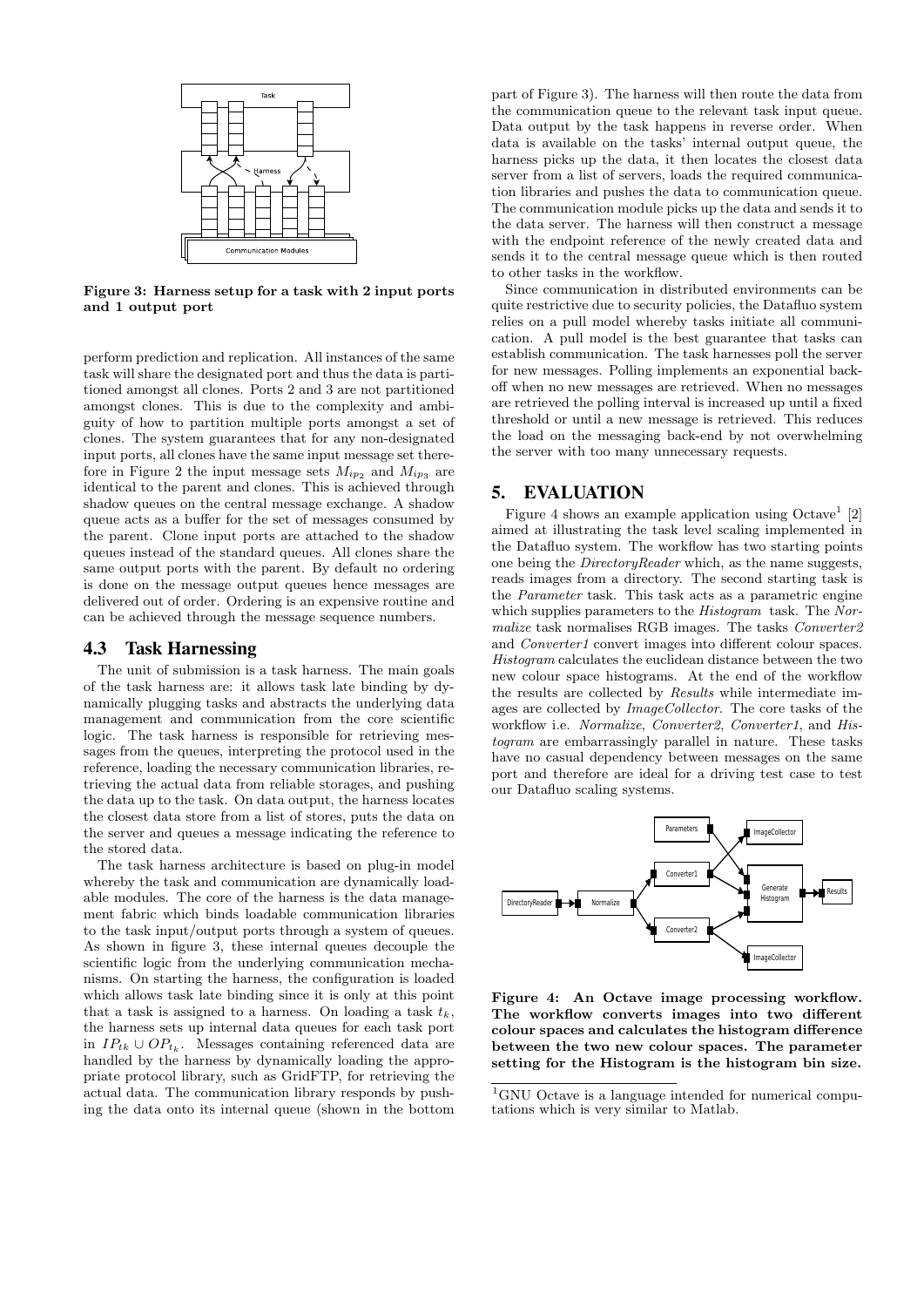

Figure 5: Workflow execution without scaling. The length of the bar represents the total execution time.

As a resource pool back-end we had access to the Distributed ASCI SuperComputer 3 (DAS3) [1] which is a five wide area distributed system. Tasks where submitted across all clusters. Each site hosts a GridFTP server which where used to transmit data between tasks and therefore allow inter-cluster task communication. The timings illustrated in Fig. 5, Fig. 6 shows the execution time of each task in the workflow. The execution time incorporates the the scientific logic execution time as well as overheads associated with communication, startup and cleanup times. Since the DAS3 is a shared computing infrastructure, care was taken so that execution times where not influenced by other jobs running on DAS3. The experiment was executed 15 times. The execution profiles were deemed similar with minor deviations in the number of tasks replicated for Converter 1 and Converter 2. This is due to the dynamism of the resources and the scheduling algorithm. The results depict one of the executions which is an ideal representative of all other samples.

Converter2 and Converter1 are set to auto-scaling. In these cases the Datafluo system is responsible for gauging the load on the designated data partition input queue and decide on how many clones to submit using a user defined threshold. The Parameter task acts as the parameter engine by reading parameters from a file and sending messages containing parameters to the Histogram. The latter is not set to auto-scale but instead is scaled on a per parameter bases: each parameter from Parameter creates a new instance of Histogram. ImageCollector is set to a fixed replication where the user specifies the number of clones.

At time 0 DirectoryReader and Parameters are submitted as these have no dependencies. Other tasks are only submitted when some data is available for input. This is clearly shown by the difference in starting times for each task in Figure 6. The computation overlap between tasks shows the effect of message pipelining where tasks can start processing data immediately as it is produced and need not to wait for the dependant tasks to terminate before starting execution.

Figure 5 shows the workflow execution with scaling disabled. The results clearly show that *Converter2* is relatively slow to process the data and hence causes a flow bottleneck.



Figure 6: Workflow execution with scaling. Lines preceding the bars represent waiting time while the length of the bars represent actual execution time of an instance of the workflow task. Bars with the same line encoding are replicated instances of the same task. Time 0 represents the start waiting time for the first task.

This has a ripple effect on the dependant tasks ( Histogram, ImageCollector and Results ) which spend most of their time in an idling state waiting for new messages to be delivered to their input ports. Since scaling is completely disabled, the parameter sweep scenario does not take effect and hence Histogram is not replicated. This results in The Histogram task processing all parameters. The mean runtime for the non-scaled workflow is around 54 minutes.

Figure 6 shows the same example with the same inputs but this time enabling scaling features. The results immediately show how the previous bottleneck was circumvented through replication. The *Converter2* was replicated as many times as needed hence increasing the data consumption and production. The Histogram is replicated 3 times which follows the parameter sweep scenario whilst we have four ImageCollectors as defined by the user. All in all the 8 task workflow unfolded into 44 separate tasks through scaling. In this example the effect of just auto-scaling achieved a 9 fold improvement over the non scaled workflow. The single task Converter2 achieves a much better improvement which is approximately 16 times faster. The execution profile for Converter2 tasks also shows the burst threshold in action since tasks are replicated in bursts which gives rise to the staircase profile. From Figure 6, *Converter1* is also dynamically scaled up but since it is faster it has a lower replication count.

#### 6. CONCLUSIONS AND FUTURE WORK

We have shown how prediction-based auto-scaling can be applied to data-centric workflows as a way to accelerate data processing rates within scientific workflows. The ability of scaling tasks independently enables replication of tasks to match the data production rate. This minimizes workflow bottlenecks and reduces total makespan. Through task harnessing we showed how scientific logic can be separated from underlying communication and data transport intricacies.

Although the system achieves auto-scaling, this is done